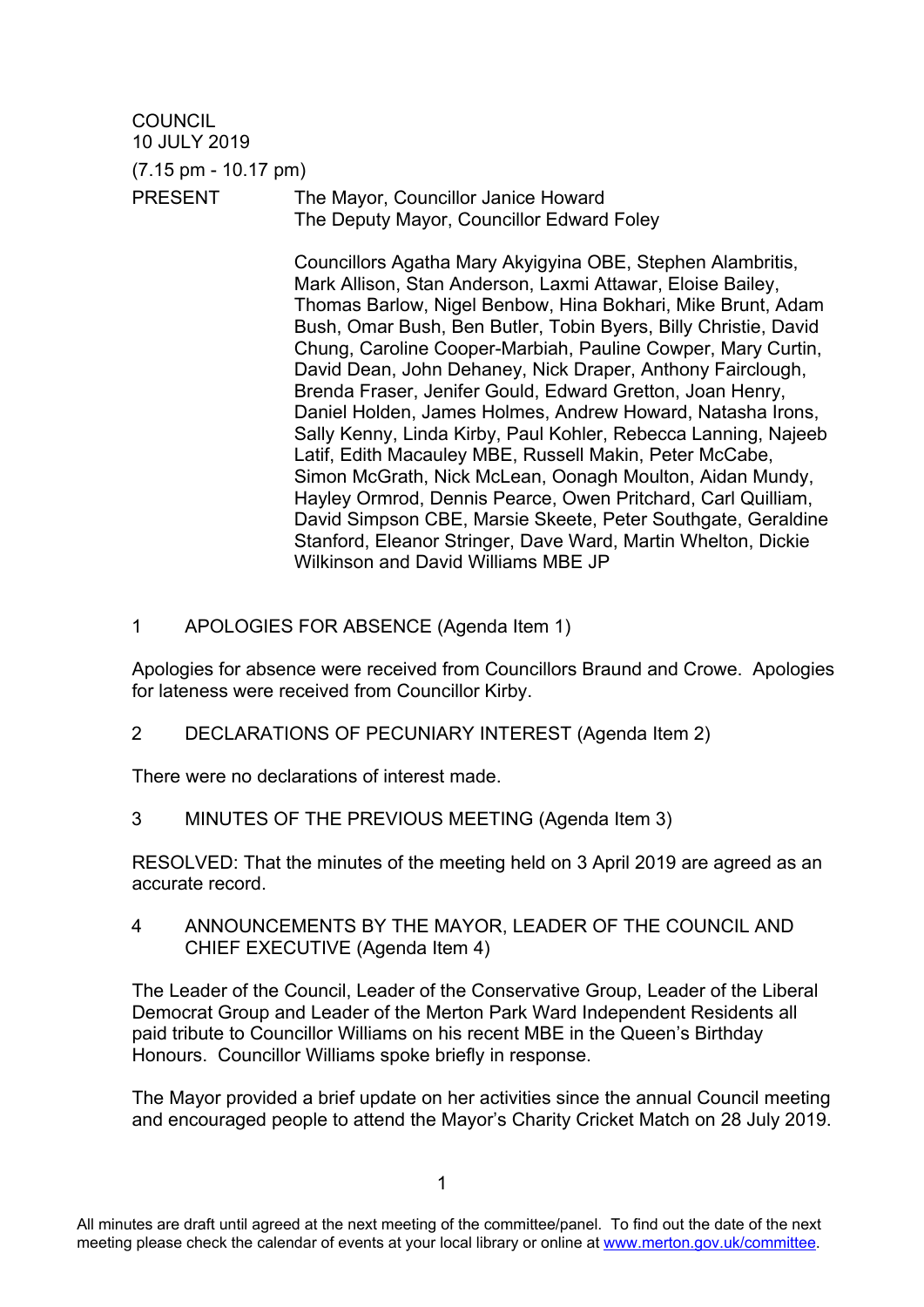## 5 PUBLIC QUESTIONS TO CABINET MEMBERS (Agenda Item 5)

The responses to the written public questions were circulated prior to the meeting. The Mayor then invited each of the questioners in turn to ask (if they wished) a further question to the Cabinet Member. A copy of the supplementary questions and responses will be included in the 'public questions to Cabinet Members' published document.

6 COUNCILLORS' ORDINARY PRIORITY QUESTIONS TO CABINET MEMBERS (Agenda Item 6)

The responses to the written member ordinary priority questions were circulated prior to the meeting. The Mayor then invited each of the members in turn to ask (if they wished) a further question to the Cabinet Member. A copy of the supplementary questions and responses will be included in the 'member ordinary priority questions to Cabinet Members' published document.

7a STRATEGIC THEME: COUNCILLORS' QUESTIONS TO CABINET MEMBERS (Agenda Item 7a)

The responses to the written member strategic theme priority questions were circulated prior to the meeting. The Mayor then invited each of the members in turn to ask (if they wished) a further question to the Cabinet Member. A copy of the supplementary questions and responses will be included in the 'member strategic theme priority questions to Cabinet Members' published document.

It was also noted that a copy of the remaining Member questions and responses will be published after the meeting, in line with Constitutional requirements.

7b STRATEGIC THEME: MAIN REPORT (Agenda Item 7b)

The Strategic Theme report on Safer and Stronger Communities with a focus on Equalities and Diversity was moved by Councillor Macauley and seconded by Councillor Attawar.

Councillor Simpson and Bokhari also spoke on the item.

RESOLVED: That the Strategic Theme report is agreed.

7c STRATEGIC THEME: MOTIONS - CONSERVATIVE MOTION (Agenda Item 7c)

The motion was moved by Councillor Barlow and seconded by Councillor Dean.

The Labour amendment as set out in agenda item 18 was moved by Councillor Macauley and seconded by Councillor Mundy.

The Labour amendment was put to a vote and was carried unanimously.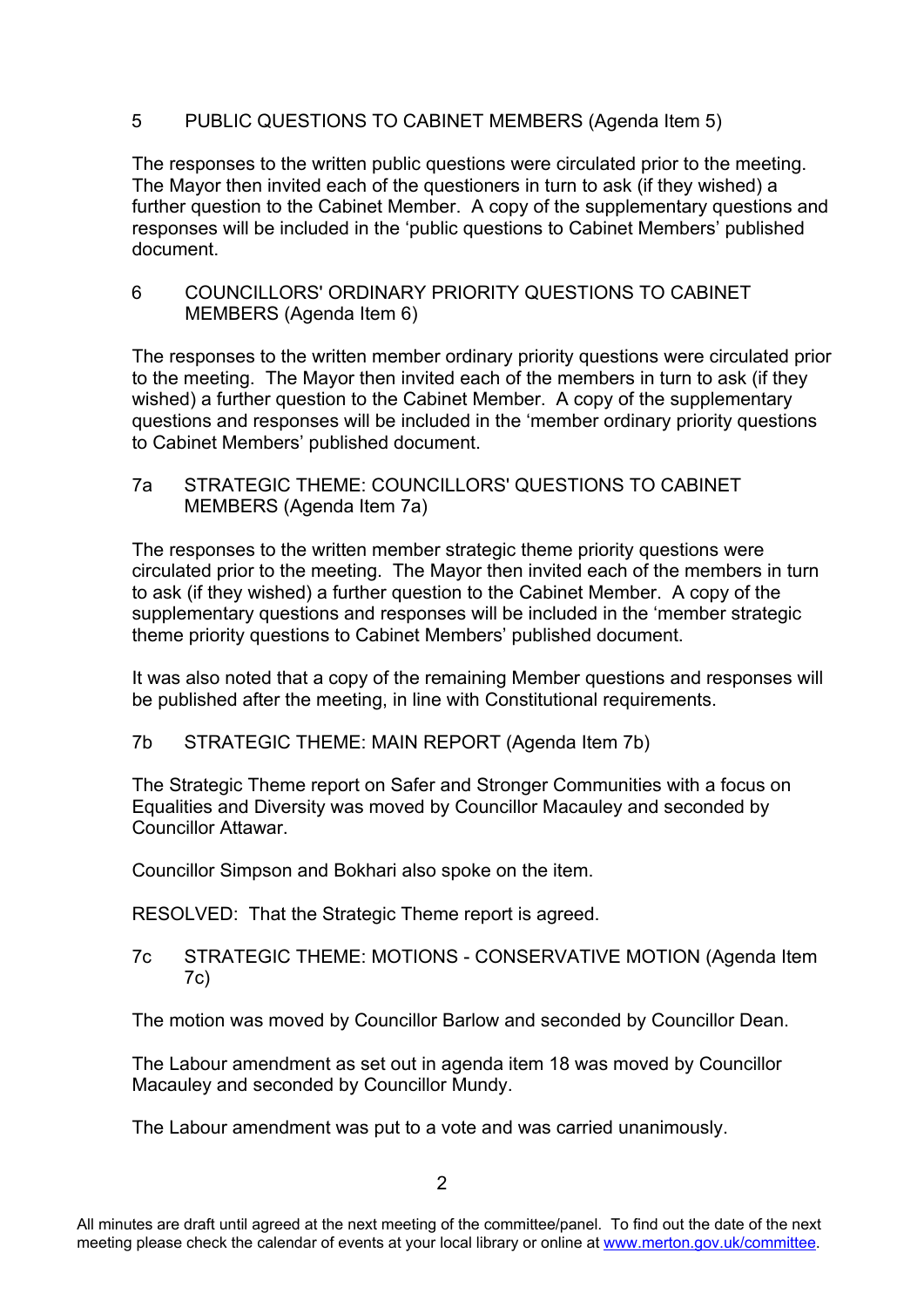The substantive motion (as amended) was then put to a vote and was agreed.

RESOLVED:

This council condemns the rise in knife related murders and robberies in Britain in recent years. Whilst the increase in London is considerably less than in the rest of the country, and whilst Merton has seen less knife crime than other London boroughs, there have been a number of incidents in recent months.

Council therefore calls upon the MET Police to consider installing knife surrender bins at appropriate locations around the Borough, although the Mayor of London has previously expressed the opinion that they are not a particularly effective deterrent.

7d STRATEGIC THEME: MOTIONS - CONSERVATIVE MOTION (Agenda Item 7d)

The motion was moved by Councillor Omar Bush and seconded by Councillor Benbow.

The Labour amendment as set out in agenda item 19 was moved by Councillor Irons and seconded by Councillor Henry.

Councillor Bokhari also spoke on this item.

The Labour amendment was put to a vote and was carried – votes in favour: 49, votes against: 0, abstentions: 7.

The substantive motion (as amended) was then put to a vote and was agreed.

RESOLVED:

This council congratulates Unique Talent and other organisations in the borough for the outstanding work they do in the community to combat gang related violence, intervening to remove young residents from gangs, and mentoring and preparing young people for a life away from crime.

Council calls upon Cabinet to:

- Investigate way of strengthening Merton's partnership with organisations including but not limited to Unique Talent:
- Continue to discuss the strategies that meet the aims of the new Community Plan and Children's and Young People's Plan, with our young residents and organisations including Unique talent and to continue reporting on this progress to Cabinet.
- 7e STRATEGIC THEME: MOTIONS LIBERAL DEMOCRAT MOTION (Agenda Item 7e)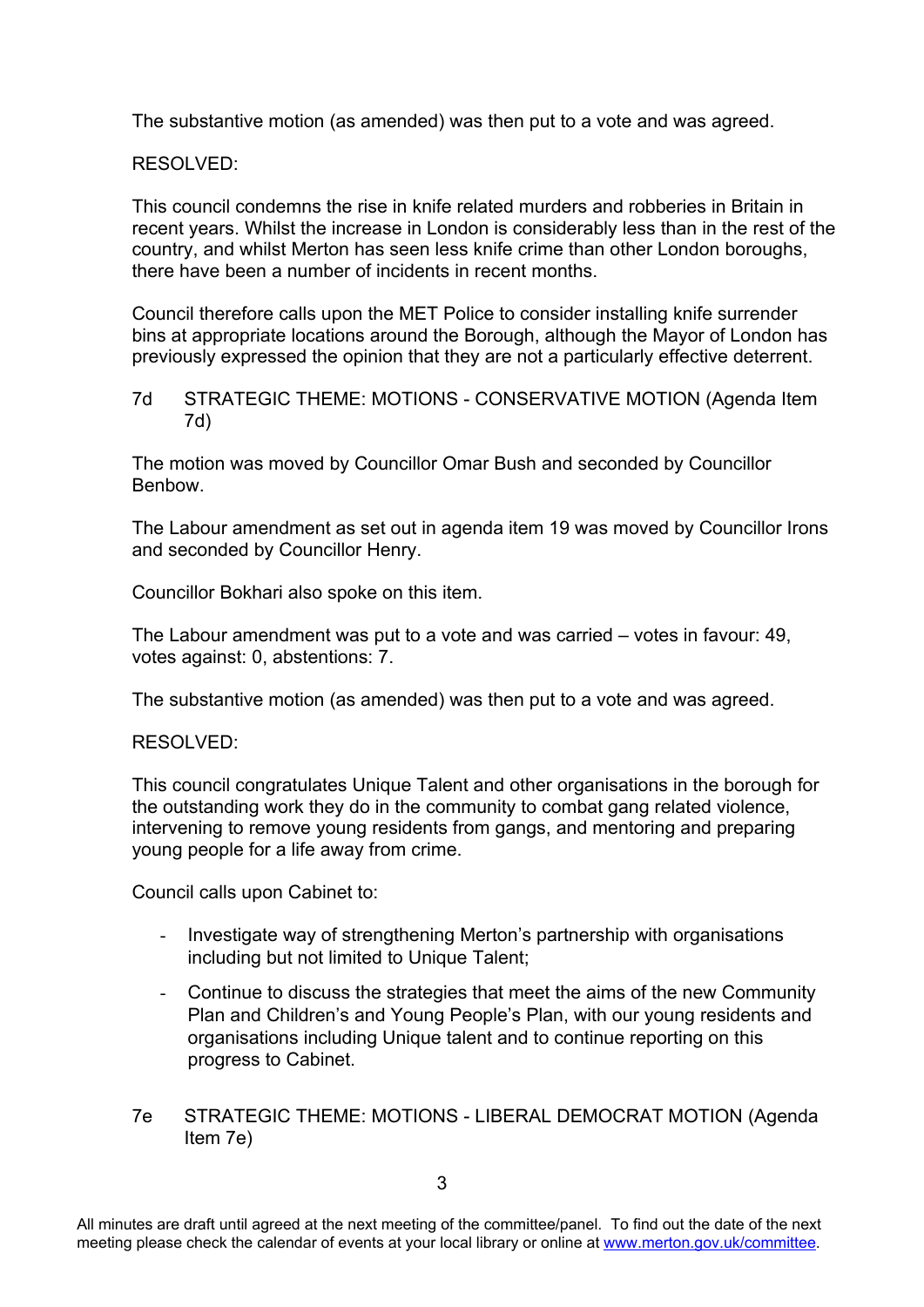The motion was moved by Councillor Fairclough and seconded by Councillor Bokhari.

The Labour amendment as set out in agenda item 20 was moved by Councillor Attawar and seconded by Councillor Allison.

The Labour amendment was put to a vote and was carried – votes in favour: 34, votes against: 22, abstentions: 0.

The substantive motion (as amended) was then put to a vote and was agreed.

#### RESOLVED:

Commends the Cabinet on its 2017 Equalities and Community Cohesion Strategy and the annual process of reviewing and updating its current operational guidance on equality assessments (The website is last dated August 2011, however this needs to better reflect the annual review process). This guidance is fit for purpose and is in line with best practice, particularly in relation to the timing of assessments, and specific consultation on mitigation measures, and the strategy includes a commitment to undertake equality analysis in the council's service planning process, and with the introduction of all major policies and plans.

8 REPORT OF THE RAYNES PARK COMMUNITY FORUM 26 MARCH 2019 (Agenda Item 8)

Councillor Omar Bush presented the report which was received by the Council.

9 REPORT OF THE WIMBLEDON COMMUNITY FORUM 28 MARCH 2019 (Agenda Item 9)

Councillor Holmes presented the report which was received by the Council.

10 NOTICES OF MOTION: CONSERVATIVE MOTION (Agenda Item 10)

The motion was moved by Councillor Holden and seconded by Councillor Gretton.

The Liberal Democrat amendment as set out in agenda item 21 was moved by Councillor Fairclough and seconded by Councillor Kohler.

The Liberal Democrat amendment was put to a vote and fell – votes in favour: 25, votes against: 31, abstentions: 0.

The Labour amendment as set out in agenda item 22 was moved by Councillor Whelton and seconded by Councillor Pritchard.

The Labour amendment was put to a vote and was carried – votes in favour: 32, votes against: 25, abstentions: 0.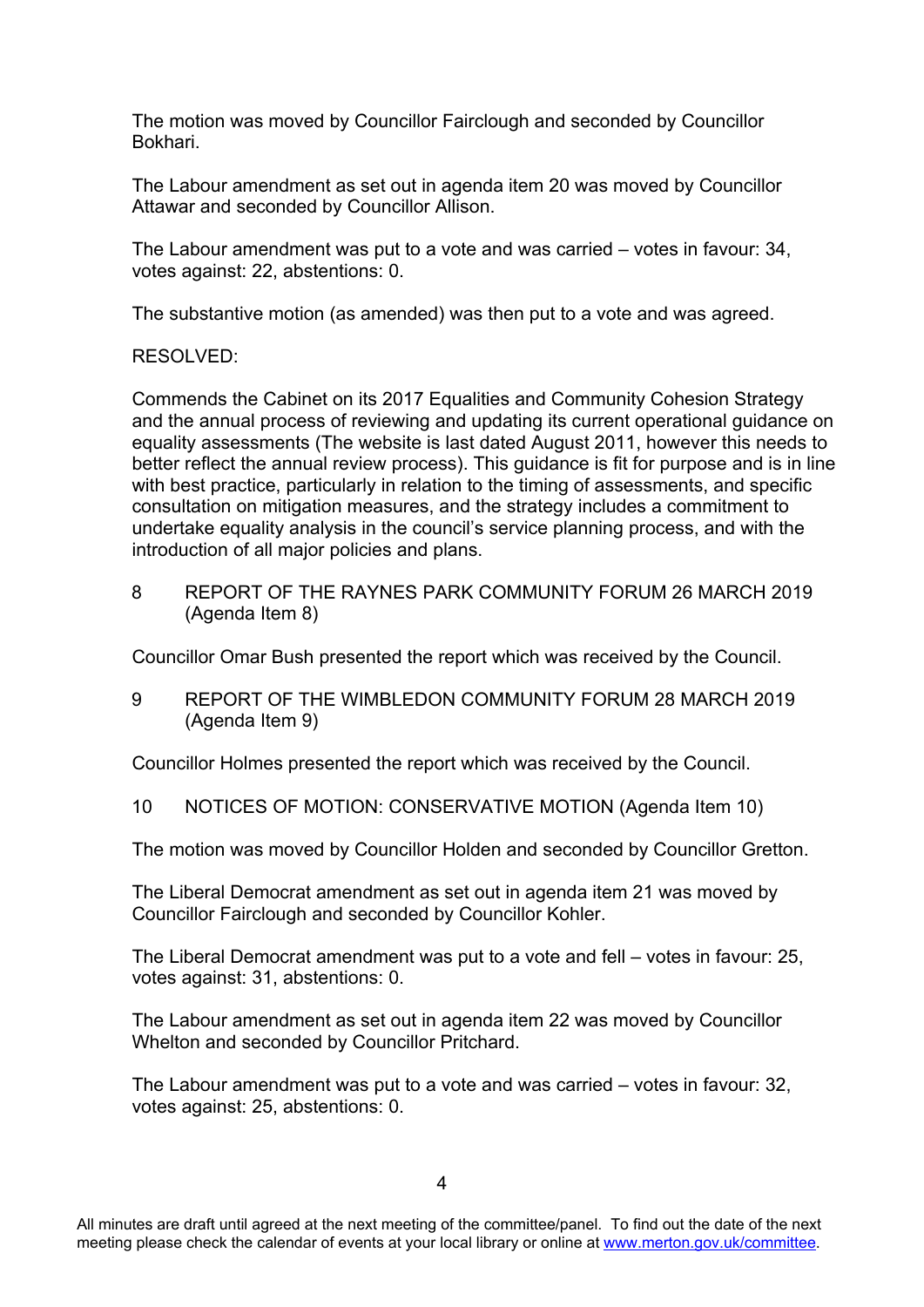The substantive motion (as amended) was then put to a vote and was carried – votes in favour: 32, votes against: 25, abstentions: 0.

## RESOLVED:

This council advises the Cabinet to:

- Pay due diligence to the need to improve air quality in considering the cabinet agenda item *Public health, air quality and sustainable transport - a strategic approach to parking charges*.
- Support the work of the cross-party Sustainable Communities Overview and Scrutiny Panel in its work looking at effective solutions to addressing public health concerns and air quality across Merton.
- 11 NOTICES OF MOTION: LIBERAL DEMOCRAT MOTION (Agenda Item 11)

The motion was moved by Councillor Kohler and seconded by Councillor McGrath.

The Labour amendment as set out in agenda item 23 was moved by Councillor Allison and seconded by Councillor Butler.

The Labour amendment was put to a vote and was carried – votes in favour: 39, votes against: 0, abstentions: 18.

The substantive motion (as amended) was then put to a vote and was carried – votes in favour: 39, votes against: 0, abstentions: 18.

### RESOLVED:

Council Notes:

- That both candidates for the leadership of the Conservative Party have said they would in certain circumstances agree to a 'No Deal' Brexit;
- Warnings from the Governor of the Bank of England, the OECD, the OBR and many other bodies that a 'No deal' Brexit would have severe effects on the economy
- Warnings from the British Medical Association, the Chief Medical Officer and the NHS Confederation about the effects of a 'No deal' Brexit on the supply of medicines and on the NHS more generally;
- That a no deal Brexit would leave British citizens in other EU countries and EU citizens in the UK in a very unclear situation;

Council believes that a 'No Deal' Brexit would have severe adverse effects on the people of Merton Council resolves:

 To ask the Leader of the Council to write to Merton's MPs telling them of our concern about the effects of a 'No Deal' Brexit on the residents of Merton and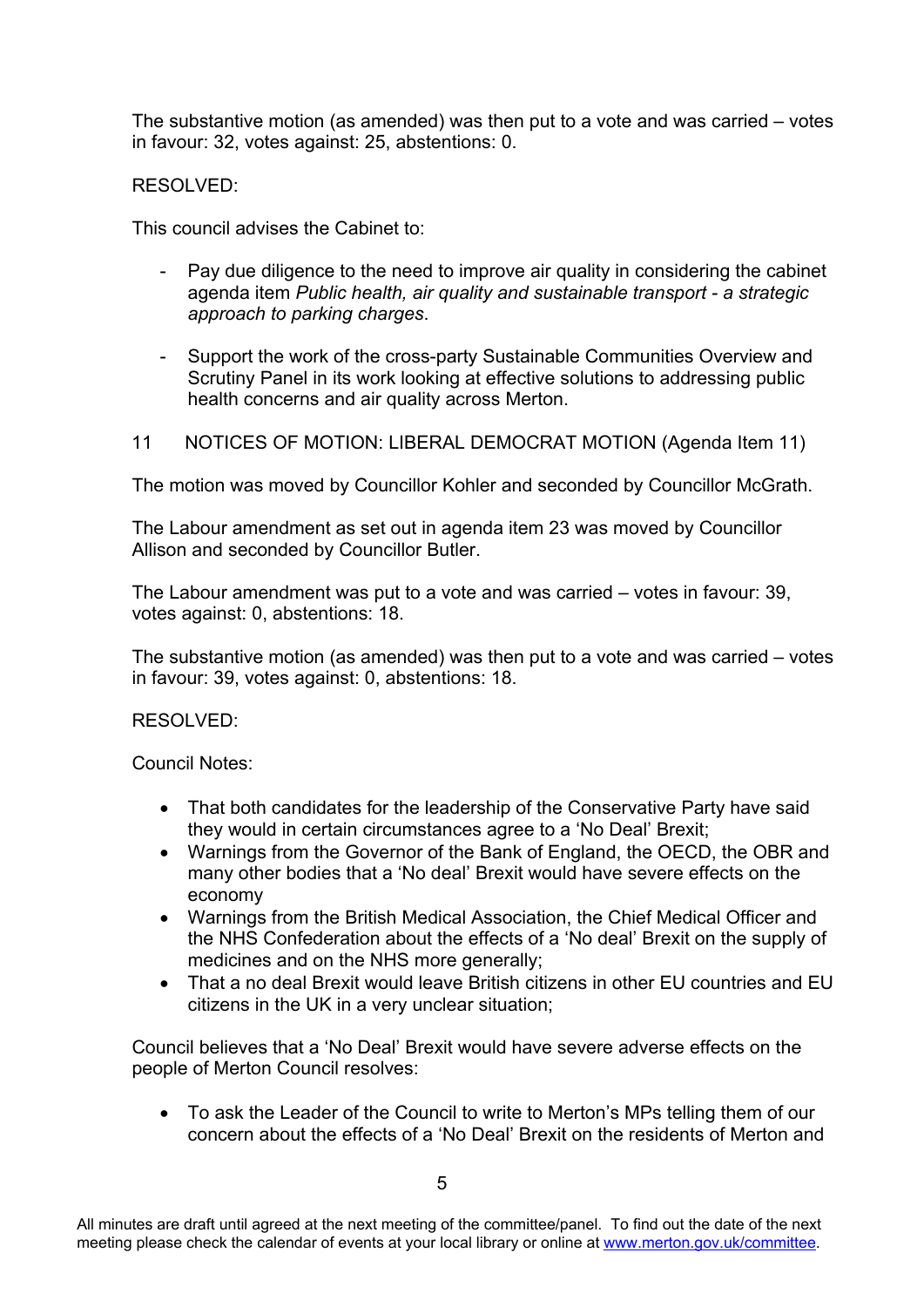asking them to use any necessary Parliamentary means to stop it from happening.

- To ask the Cabinet to ensure it has robust plans to, as far as possible, mitigate the effects of a 'No Deal' Brexit on its operations; to report on these to the September full Council meeting; welcomes the work of the Brexit task group and the advice that it gives, which it provides with due impartiality, integrity and professionalism; and recognises that it needs to be free to carry this work out without its advice being leaked or misconstrued, in the best traditions of Britain's public servants.
- 12 NOTICES OF MOTION: CROSS PARTY MOTION (Agenda Item 12)

The cross-party motion was moved by Councillor Byers and seconded by Councillor Gould.

Councillors McLean, Southgate and Quilliam also spoke on this item.

The guillotine fell at 10.15pm.

The cross-party motion was then agreed.

## RESOLVED:

Merton Council believes that the world is in the midst of a climate emergency and that action is required at all levels of Government – local, national and international – in order to protect our planet for future generations.

This Council notes that:

- on 8<sup>th</sup> October 2018, the UN Intergovernmental Panel on Climate Change (IPCC) published a report on the impacts of global warming of 1.5°C above pre-industrial levels and related global greenhouse gas emissions;
- the report warned that the risk of catastrophic climate change including extreme heat, drought, flooding and climate-related poverty would significantly increase unless global warming could be kept to a maximum of 1.5°C;
- $\bullet$  the report authors found that global warming is likely to reach 1.5°C between 2030 and 2052 if it continues to increase at the current rate and say that urgent and unprecedented action is required to meet the target.

Council recognises that the scale of the challenge is unprecedented. Approximately 97.5% of emissions within the borough are beyond the Council's direct control, so everyone within the borough has a role to play if we are to successfully reduce emissions. Tackling climate change can only be a common endeavour and will require residents, businesses and other organisations to play their part.

This Council resolves to: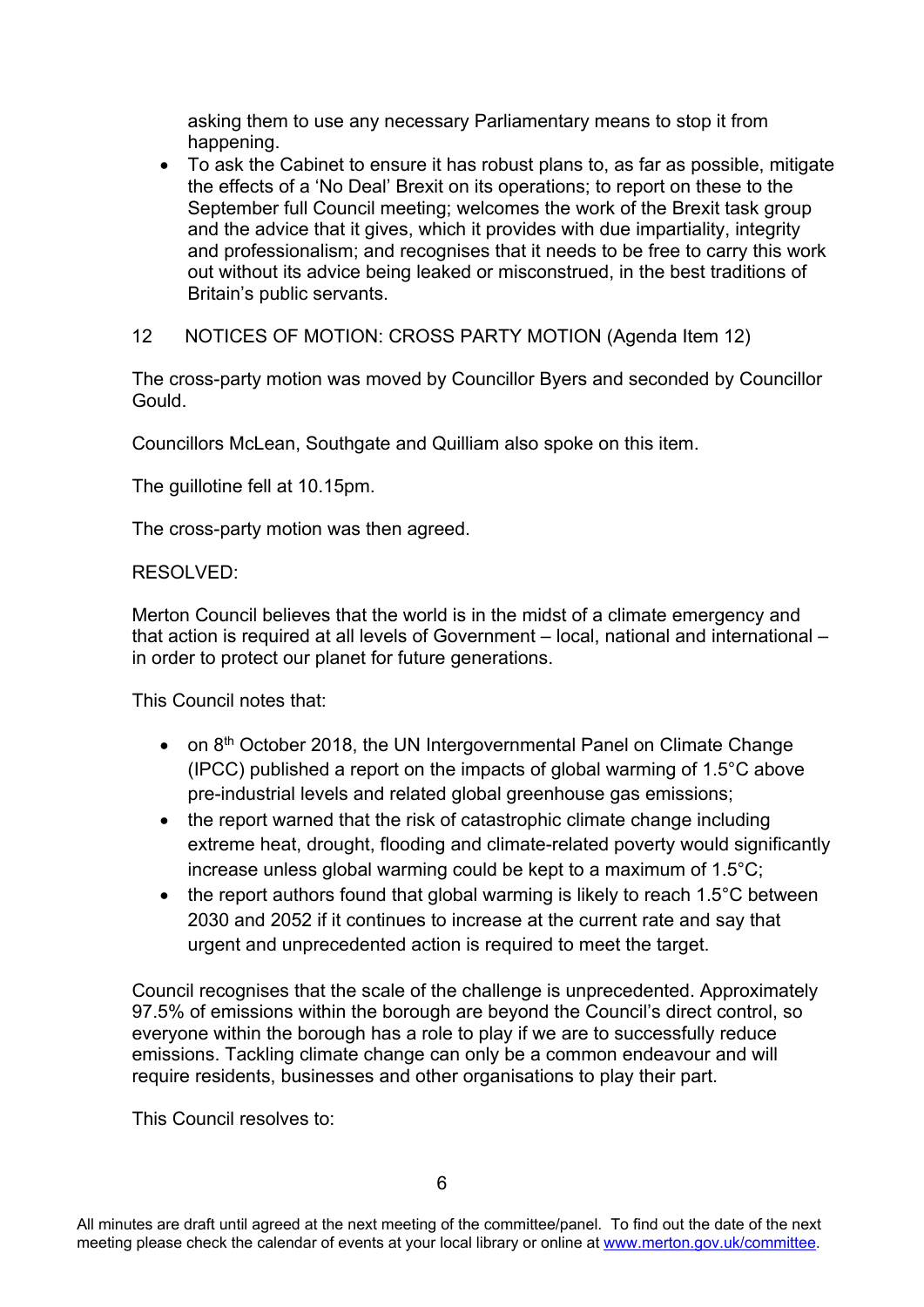- declare a climate emergency;
- work towards ensuring that the borough is carbon neutral by 2050, in line with the Mayor and the Government's targets. Achieving this will require significant investment and policy initiatives from the Government, and Council hopes it would be achieved earlier than 2050;
- work towards ensuring that the Council is carbon neutral by 2030, recognising the leadership role it has in the borough;
- develop a working group to support the Council move from declaration to delivery drawing in cross sector expertise, capacity and capability. The working group should draw on existing expertise within the borough as well as including residents who are representative of the borough as a whole;
- set in place a process of engagement and collaborative action that enables an action plan to be considered by Cabinet and Council in early 2020, based on achieving the aforementioned targets.

## **The guillotine fell at 10.15pm and the following items were disposed of in turn with no debate.**

13 REVIEW OF PROPORTIONALITY AND CHANGES TO MEMBERSHIP OF COMMITTEES (Agenda Item 13)

# RESOLVED:

- 1. That the allocation of seats to political groups as set out in Appendix A to the Council report be approved.
- 2. That the appointment of nominations to those seats as set out in Appendix B to the Council report be approved.
- 3. That the changes to the membership of committees that were approved under delegated authority since the last meeting of the Council be noted.
- 14 OVERVIEW AND SCRUTINY ANNUAL REPORT 2018-19 (Agenda Item 14)

RESOLVED that the Council receives the Overview and Scrutiny Annual Report.

15 PETITIONS (Agenda Item 15)

RESOLVED that Council accepts receipt of the following petitions:

- presented by Councillor Byers entitled "We call on Merton Council to declare a Climate Emergency"; and
- presented by Councillor Gretton entitled "Ban barbeques from Wimbledon Park"